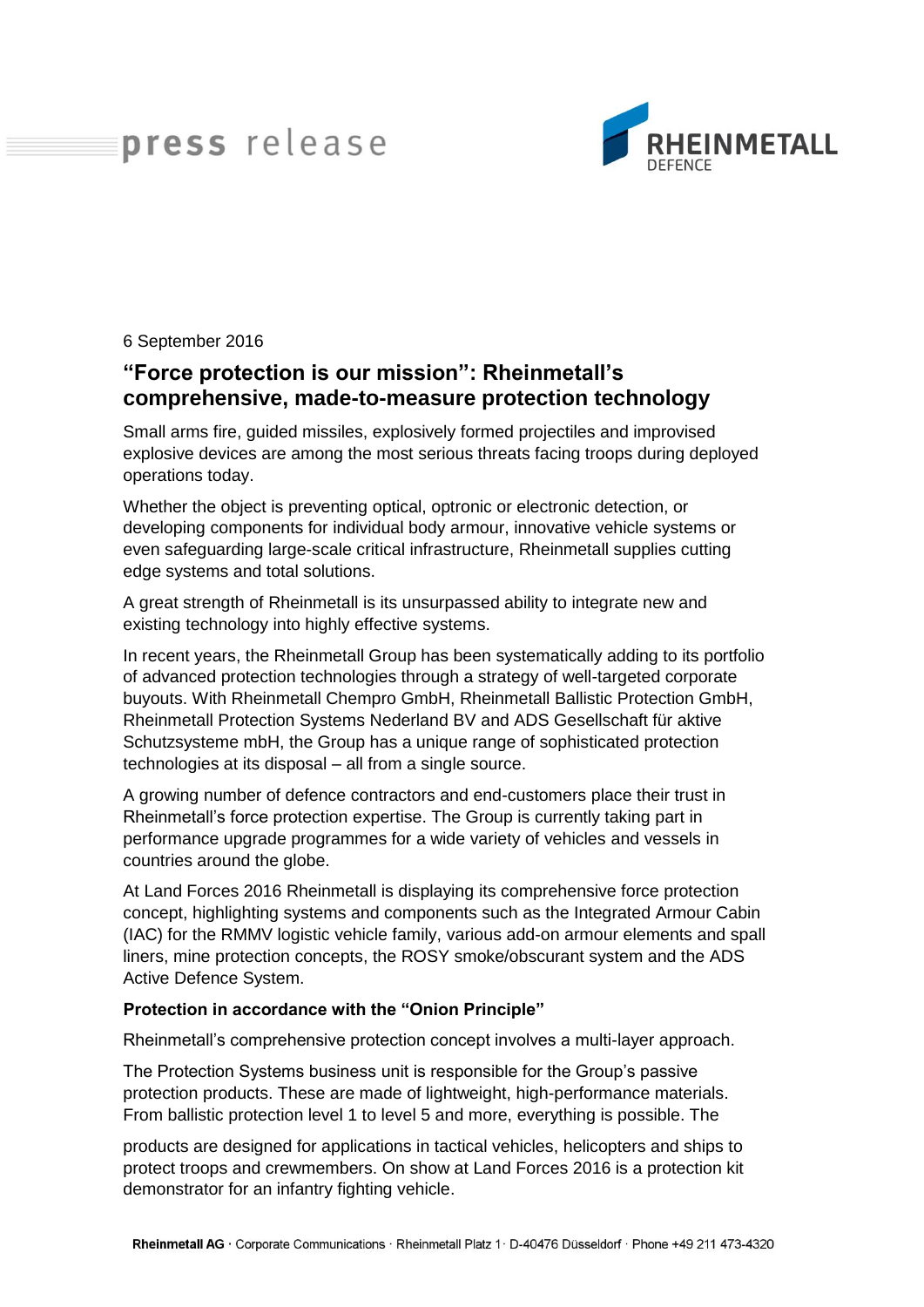Because they can be integrated into an overarching, sophisticated protection system, the wide variety of protection solutions offered by Rheinmetall maximize synergies. The system is tailored to required specifications. In a process that takes place hand in hand with the OEM, its modular architecture allows integration into existing platforms. An outstanding example is the Armoured Rescue Crane, developed by Liebherr-Werk Ehingen GmbH for the German Bundeswehr. Rheinmetall jointly developed the STANAG 4569 / AEP 55-qualified driver's and operator's cabs with global leader Liebherr.

High-performance "soft kill" solutions offer excellent active protection by making vehicles harder to detect and hit. Here, too, Rheinmetall supplies solutions for ground vehicles as well as fixed-wing aircraft, helicopters and ships. Smoke/obscurant systems like "ROSY" make vehicles invisible to the enemy in the event of an ambush, etc. A new version of ROSY, "ROSY\_mod" ("mod" stands for modular), is specifically designed for small weapon stations and light vehicles of the kind used by special operations forces. Moreover, ROSY\_mod can be integrated directly into the vehicle without a launcher, making it undetectable.

Though these are not on display, Rheinmetall also supplies 66mm and 76mm smoke/obscurant systems and ammunition. In its capacity as subcontractor to Finnish vehicle maker Patria, in 2012 Rheinmetall booked an order for the first serially produced "Light Vehicle Protection System LVPS 66mm". Moreover, a total of 113 armoured modular vehicles (AMVs) are being equipped with the system on behalf of the Swedish armed forces. Additional orders, likewise for Swedish end-customers, have come from BAE-H for the BvS10, and from Patria for the upgrade of the XA203S. The armed forces of Sweden and the Netherlands already deploy the system in Afghanistan.

Constituting the last line of defence, "hard kill" standoff systems such as Rheinmetall's ADS neutralize incoming projectiles before they reach their target, making them an especially innovative and effective solution.

## **Active Defence System (ADS)**

Successfully tested in all environments and against a vast number of different threats, the ADS is now in production and available in both customized and off-the-shelf versions. This globally leading product is a state-of-the-art hard-kill system that can be installed in military vehicles of all weight classes, providing reliable protection of personnel against common operational threats. ADS assures total situational awareness thanks to sensor systems that continuously scan for incoming projectiles such as shaped charge warheads or antitank guided missiles. When the sensors detect a threat the system reacts within milliseconds by automatically activating a protective sector and then neutralizing the incoming threat. ADS is the only highperformance near-field active protection system that employs a countermeasure which intercepts the threat in the immediate proximity of the vehicle, thus significantly reducing and containing the risk of collateral damage.

Thanks to ADS's system architecture, threat or tactical information can be instantly shared with the built-in battle management system (BMS) and various effectors (e.g. remote weapon stations, smoke/obscurant dispenser, etc.), providing the crew with full situational awareness. Furthermore ADS is capable of receiving information from platform sensors (e.g. optical sensors, sniper location systems, laser warning systems, etc.) directly or via the BMS to ensure optimum protection and survivability at all times.